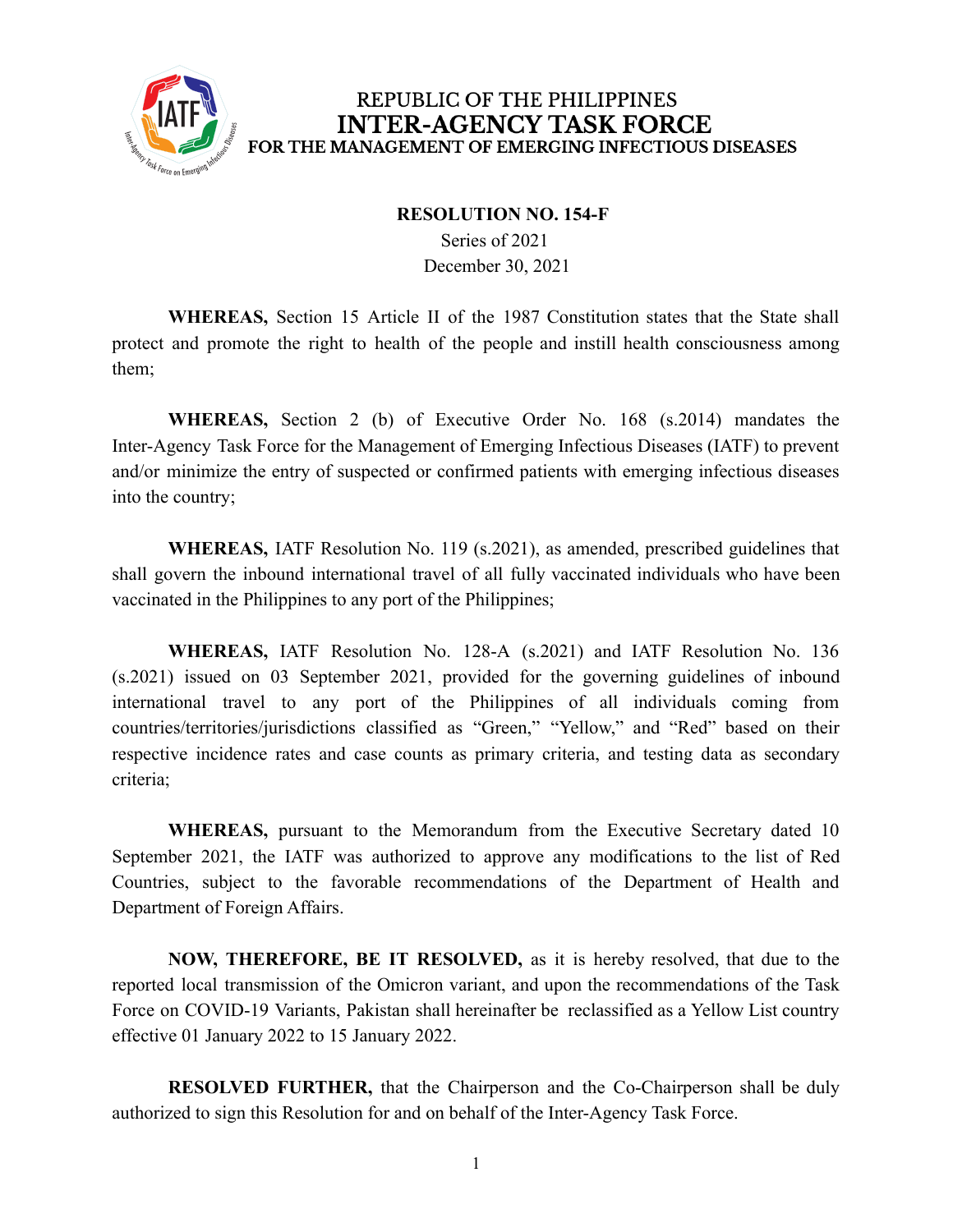

## REPUBLIC OF THE PHILIPPINES INTER-AGENCY TASK FORCE<br>FOR THE MANAGEMENT OF EMERGING INFECTIOUS DISEASES

**APPROVED** this December 30, 2021, via *ad referendum***.**

**FRANCISCO T. DUQUE III** Secretary, Department of Health IATF Chairperson

**KARLO ALEXEI B. NOGRALES** Secretary, Office of the Cabinet Secretariat IATF Co-Chairperson